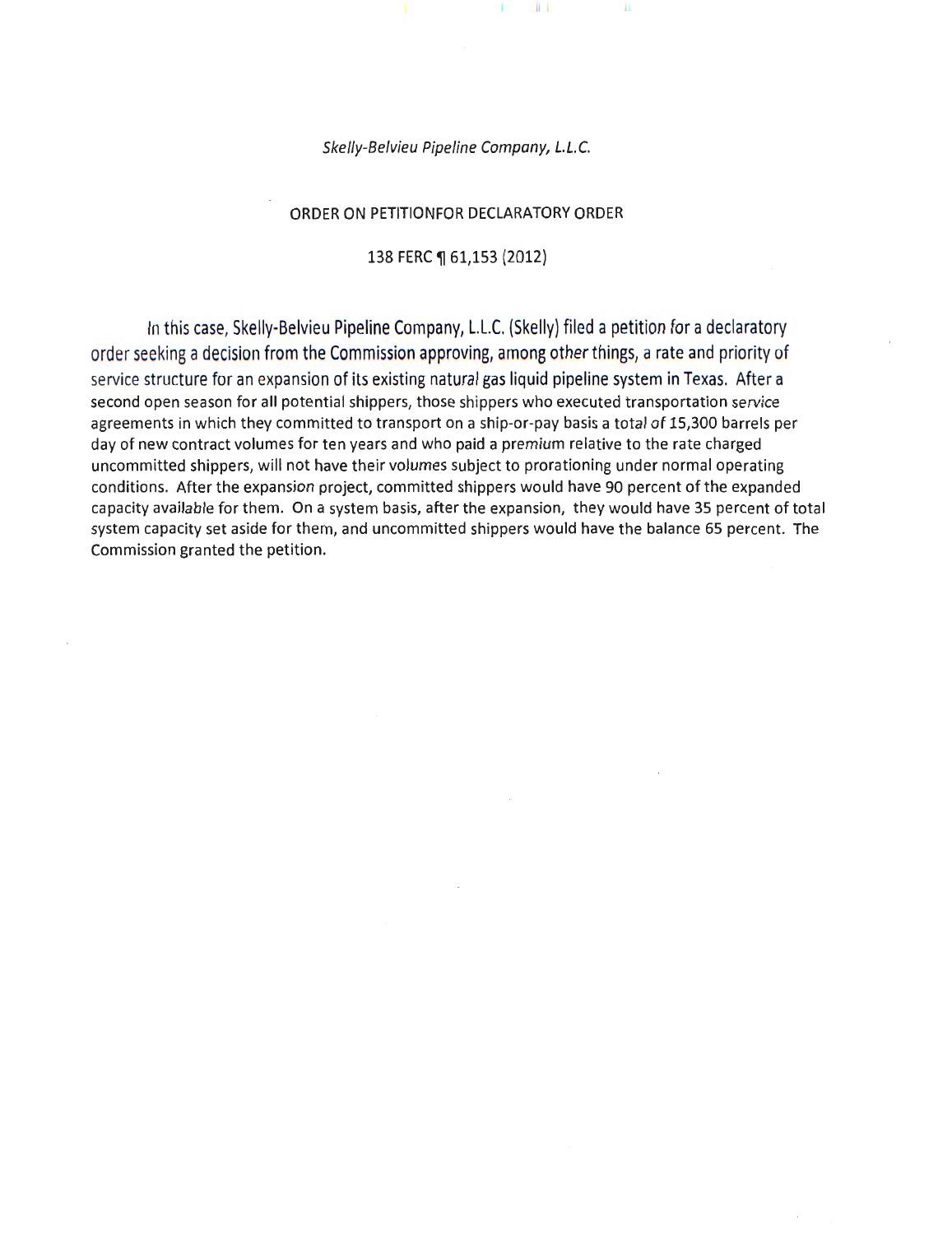## 138 FRC 161,153 UNITED STATES OF AMERICA FEDERAL ENERGY REGULATORY COMMISSION

## Before Commissioners: Jon Wellinghoff, Chairman; Philip D. Moeller, John R. Norris, and Cheryl A. LaFleur.

Skelly-Belvieu Pipeline Company, L.L.C. Docket No. OR12-6-000

### ORDER ON PETITION FOR DECLARATORY ORDER

(Issued March 1, 2012)

1. On December 19, 2011, Skelly-Belvieu Pipeline Company, L.L.C. (Skelly-Belvieu) filed a petition for a declaratory order approving (1) priority service for Skelly-Belvieu's proposed expansion of Skelly-Belvieu's existing natural gas liquid (NGL) pipeline system; (2) Skelly-Belvieu provision of up to 90 percent of new capacity to shippers committing to priority service; and (3) the overall tariff and rate structure for the proposed expansion. Skelly-Belvieu seeks prompt Commission action so that additional capacity will be available for the transportation of NGLs from Skellytown Station, Texas to Mont Belvieu, Texas. One shipper, Valero Marketing and Supply Company, intervened in support. As discussed below, the Commission grants the requested declaratory order.

### Background

2. Skelly-Belvieu is a 568-mile, 8-inch common carrier pipeline regulated by the Commission under the Interstate Commerce Act. Skelly-Belvieu states that it is a 50150 joint venture between Enterprise Operating Products, LLC (Enterprise), the operator of the pipeline, and WesTTex 66 Pipeline Company. Skelly-Belvieu transports hatched NGLs from Skellytown, Texas to the fractional hub at Mont Belvieu. Skelly-Belvieu explains that in recent years the supply of NGLs at Skellytown has increased significantly, creating a need for additional capacity to reach downstream markets.

# The Expansion

3. Skelly-Belvieu states that the primary component of the expansion is the installation of additional pumps and related equipment, which upon completion will increase capacity of the Skelly-Belvieu system by approximately 17,000 barrels per day (bpd), from approximately 27,000 bpd to approximately 44,000 bpd. Skelly-Belvieu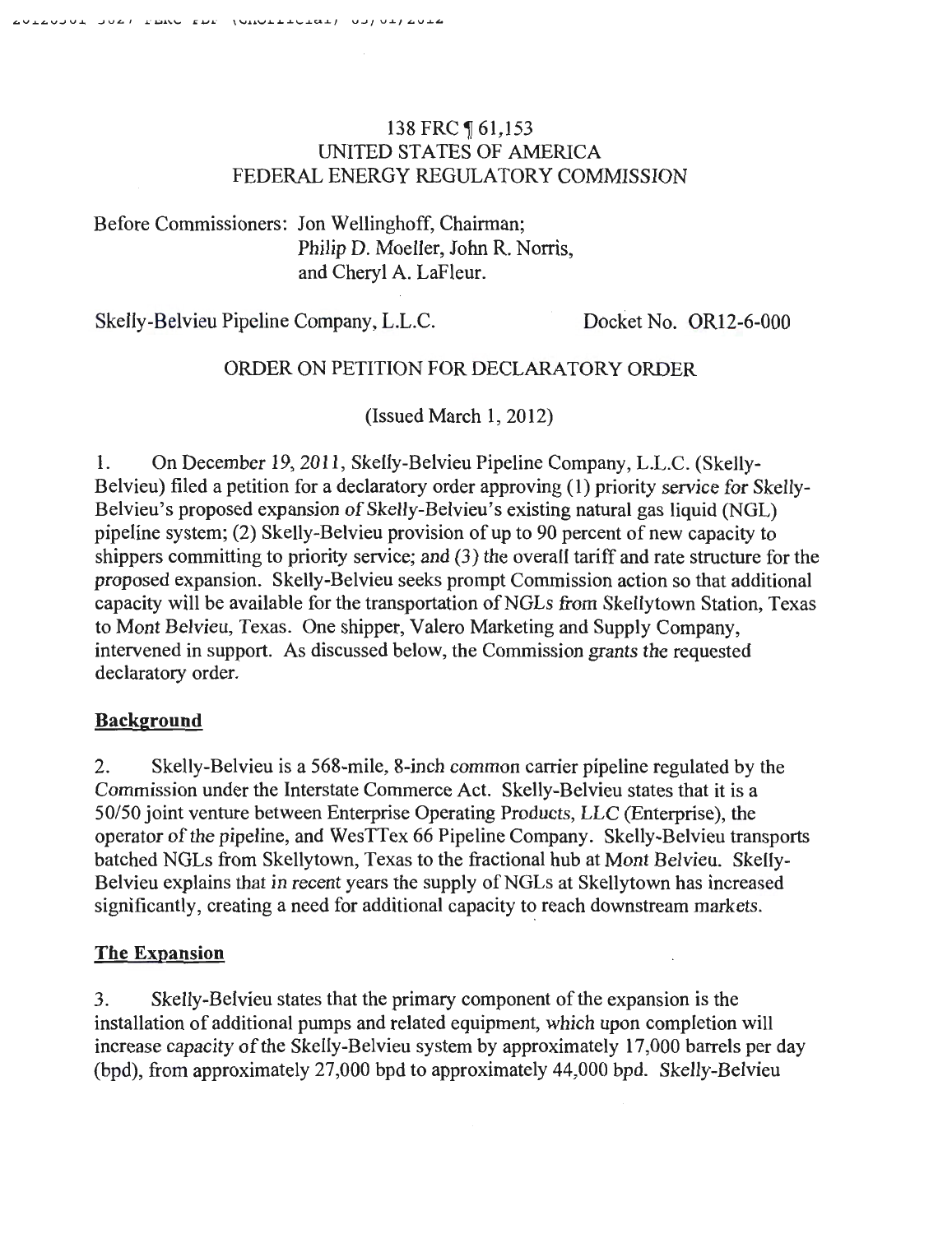Docket No. OR12-6-000 - 2 -

states that the expansion is projected to go into service no later than the fourth quarter of  $2012.<sup>1</sup>$ 

4. Skelly-Belvieu states that to meet the in-service date of fourth quarter 2012, it is necessary to move forward with various items, such as engineering and procurement activities and power infrastructure commitments, as well as to obtain necessary regulatory approvals.<sup>2</sup> It therefore requests issuance of a declaratory order by March 1, 2012, to minimize costs and risks of the project.

### Description of the TSA

5. Skelly-Belvieu states that to make the expansion possible, it is necessary to obtain sufficient volume commitments from shippers and be able to assure the committed shippers that they will be able to ship their barrels on the system.<sup>3</sup>

6. Accordingly, Skelly-Belvieu held two open seasons, seeking volume commitments from shippers in return for priority service equal to 90 percent of the expansion capacity, available at a premium rate. If the pipeline's capacity is oversubscribed, shippers with priority service will not be subject to prorationing with respect to their contract volumes. Skelly-Belvieu explains that this priority service protects committed shippers against the risk that committed volumes could be displaced from the pipeline by the nominations of uncommitted shippers paying a lower rate.<sup>4</sup>

7. Skelly-Belvieu's initial open season, running from October 19, 2011 through November 16, 2011, did not receive acceptable qualifying bids. A second open season, from December 1, 2011 through December 7, 2011, resulted in multiple shippers signing Transportation Service Agreements (TSAs). Through the TSAs, shippers committed to transport a total of 15,300 bpd of new contract volumes for a period often years, at a premium rate in excess of the general commodity rates in Skelly-Belvieu's tariff.<sup>5</sup>

 $3$  *Id.*  $\sqrt[3]{8}$ .

 $4$   $Id.$ 

 $5$  Id.  $\P$ 9-10.

<sup>&</sup>lt;sup>1</sup> Affidavit of James M. Collingsworth  $\P$  6.

 $2$  Collingsworth Aff.  $\P$  13.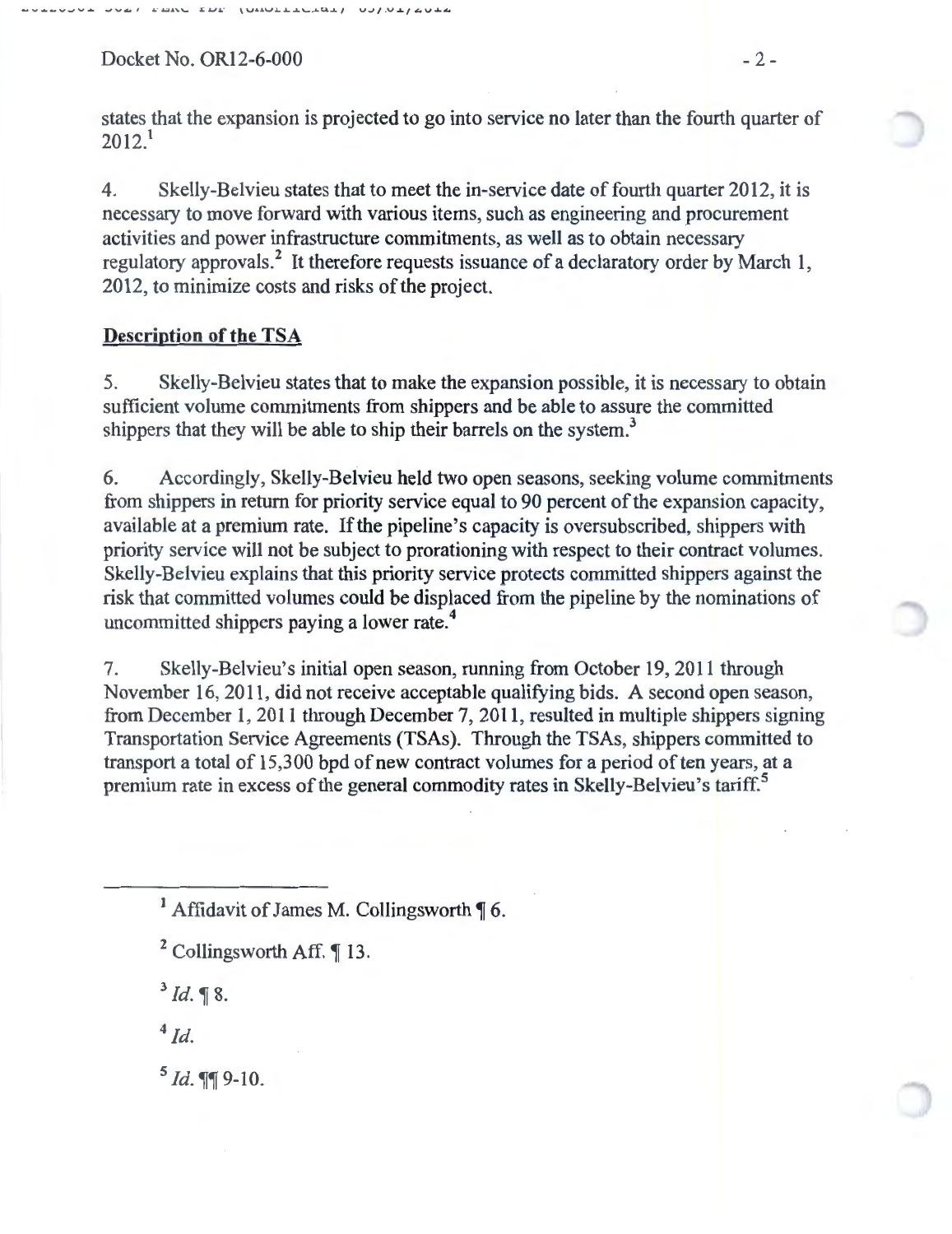$Docket No. OR12-6-000$  - 3 -

8. Skelly-Belvieu explains that the committed shippers' contract rate is initially set at \$2.25 per barrel, which exceeds the comparable general commodity rate of \$1.7034 for uncommitted shipments.

9. Skelly-Belvieu explains that uncommitted shippers will also benefit from the proposed expansion. The amount reserved for committed shippers (15,300 bpd) is exceeded by the additional capacity resulting from the expansion (approximately 17,000 bpd), and will total 35 percent of the total post-expansion capacity of the Skelly-Belvieu system. Uncommitted shippers, states Skelly-Belvieu, will have open access to the remaining 65 percent, or 28,700 bpd.

### Skelly-Belvieu's Argument for a Declaratory Order

10. Skelly-Belvieu asserts that a declaratory order is appropriate in this case, as the rulings sought are consistent with the Commission's prior orders regarding priority service terms and rate structures that can be offered to shippers that commit volumes through an open season to support a new infrastructure project.<sup>6</sup> Skelly-Belvieu states that the Commission has repeatedly recognized the need for pipelines to obtain up-front regulatory approvals before undertaking major capital expenditures.<sup>7</sup>

6 Skelly-Belvieu cites, for example, *Express Pipeline System,* which states:

[I]t is better to address these issues [term rate structure and validity of proposed rates] in advance of an actual tariff filing than to defer until the rate filing is made, when the decisionmaking process would be constrained by the deadlines inherent in the statutory filing process. The public interest is better served by a review of the issues presented before a filing to put rates into effect.

76 FERC ¶ 61,245, at 62,253, *order on reh'g*, 77 FERC ¶ 61,188, at 61,755 (1996).

<sup>7</sup> See, e.g., Mid-America Pipeline Company, LLC, 136 FERC ¶ 61,087, at P 18 (2011) *(Mid-America I)*; *Enbridge Pipelines (North Dakota) LLC*, 133 FERC ¶ 61,167, at P 40 (2010); *CCPS Transportation, LLC,* 121 FERC ~ 61,253 (2007); *Calnev Pipe Line LLC*, 120 FERC ¶ 61,073, at P 23 (2007); *Colonial Pipeline Co.*, 116 FERC ¶ 61,078, at P 9 (2006); *En bridge Energy Co., Inc.,* 110 FERC ~ 61,211 (2005); *Plantation Pipe Line Co.*, 98 FERC  $\sqrt{61,219}$  (2002)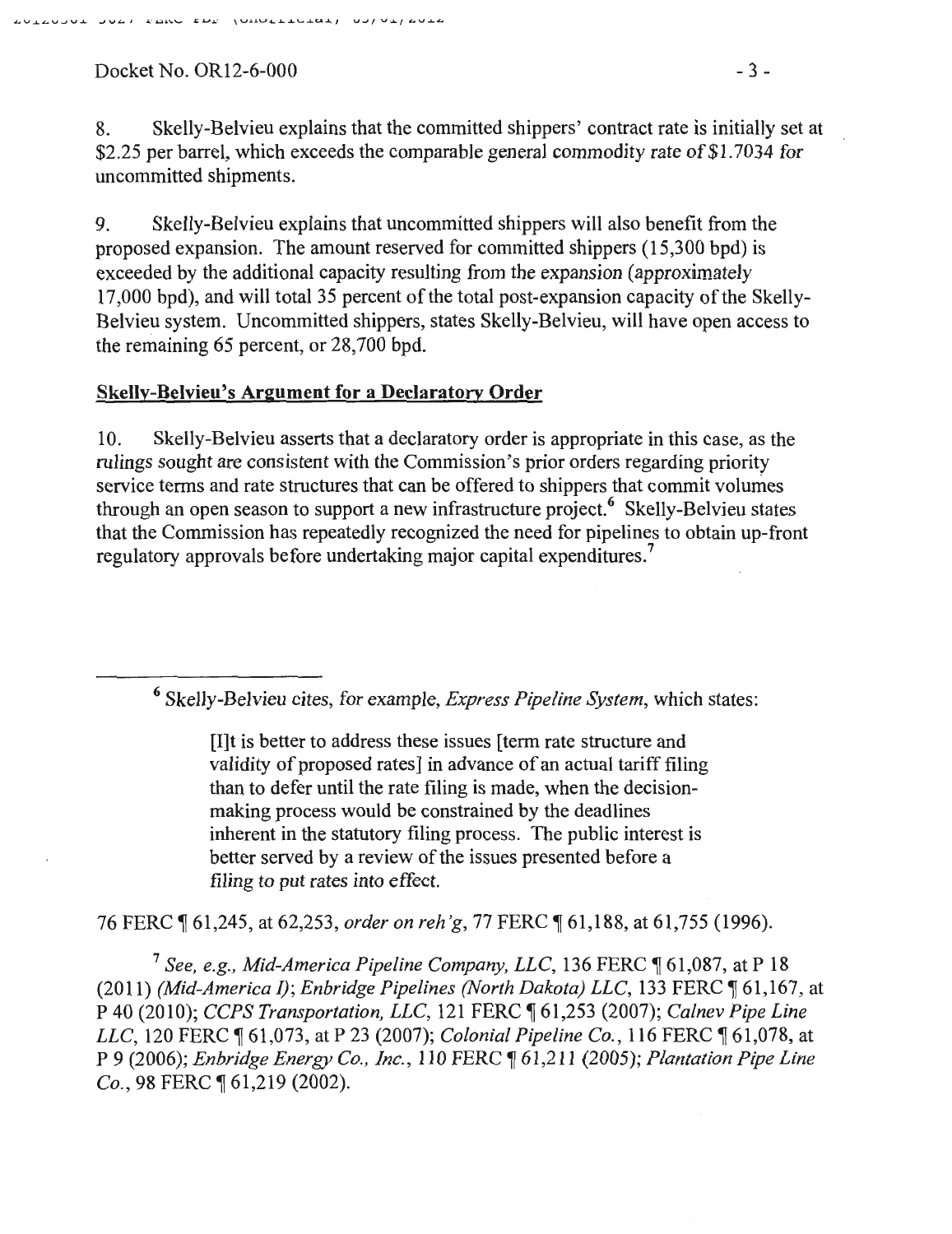$Docket No. OR12-6-000$  - 4 -

11. Skelly-Belvieu argues that the Commission has discretion under the Interstate Commerce Act to approve priority contract services under appropriate circumstances. 8 Skelly-Belvieu argues that these statutory phrases have been historically interpreted to invest the Commission with considerable discretion to determine what is and is not reasonable.<sup>9</sup>

12. The Commission, argues Skelly-Belvieu, has used discretion under the ICA to approve various methods for allocating capacity among different categories of shippers, including evaluating requests for priority service contracts. In *Mid-America,* the Commission explained "[t]here is no single method of allocating capacity in times of excess demand ... and pipelines should have some latitude in crafting allocation methods to meet circumstances specific to their operations."<sup>10</sup> In exercising its discretion with respect to priority service for committed shippers, explains Skelly-Belvieu, the Commission has generally found such proposals to be reasonable and non-discriminatory provided that uncommitted shippers have sufficient capacity available to them and are not denied access to the line.

8 Skelly-Belvieu cites sections 1(4) and 3(1) of the ICA, containing the obligation of oil pipelines to "furnish transportation upon reasonable request" and not to "cause any undue or unreasonable preference or advantage to any particular person." Skelly-Belvieu also cites to *Sea-Land Services Inc. v. ICC,* 738 F.2d 1311, 1319 (D.C. Cir. 1984) (explaining that "Congress has delegated broad legislative discretion to the commission to determine when differential treatment amounts to improper discrimination among shippers and when such treatment is justified by relevant dissimilarities in transportation conditions").

9 Skelly-Belvieu cites to numerous cases decided by the Interstate Commerce Commission where such discretion was exercised. *See, e.g., Rail* & *River Coal Co. v. Baltimore & Ohio R.R., 14 I.C.C. 86, 94-95 (1908); Farmers' Elevator Co. of Vermillion, S.D. v. Chicago, M* & *St. P. Ry.,* 47 I.C.C. 475,482 (1917).

<sup>10</sup> Mid-America Pipeline Co., LLC, 106 FERC ¶ 61,094, at 61,336 (2004), *citing SFPP, L.P., Opinion No.* 435, 86 FERC  $\parallel$  61,022, at 61,115 (1999), *order on reh'g and compliance filings,* Opinion No. 435-A, 91 FERC ~ 61,135 (2000), *order on reh 'g and directing revised compliance filing,* Opinion No. 435-B, 96 FERC ~ 61,281 (2001), *order granting clarification and reh 'gin part,* 97 FERC ~ 61,138 (2001), *order on reh 'g,* 100 FERC  $\llbracket 61,353$  (2002), *aff'd in part, vacated in part, and remanded to sub nom. BP West Coast Products, LLC v. FERC,* 374 F.3d 1263 (D.C. Cir. 2004), and *Total Petroleum Inc. v. Citgo Products Pipeline, Inc.,* 76 FERC ~ 61 ,164, at 61,947 (1996), *see also Bridger Pipeline, LLC, 123 FERC*  $\text{\$\frac{61,081}{2008}}$ , *ConocoPhillips Transportation Alaska, Inc.,* 112 FERC  $\sqrt{61,213}$  (2005).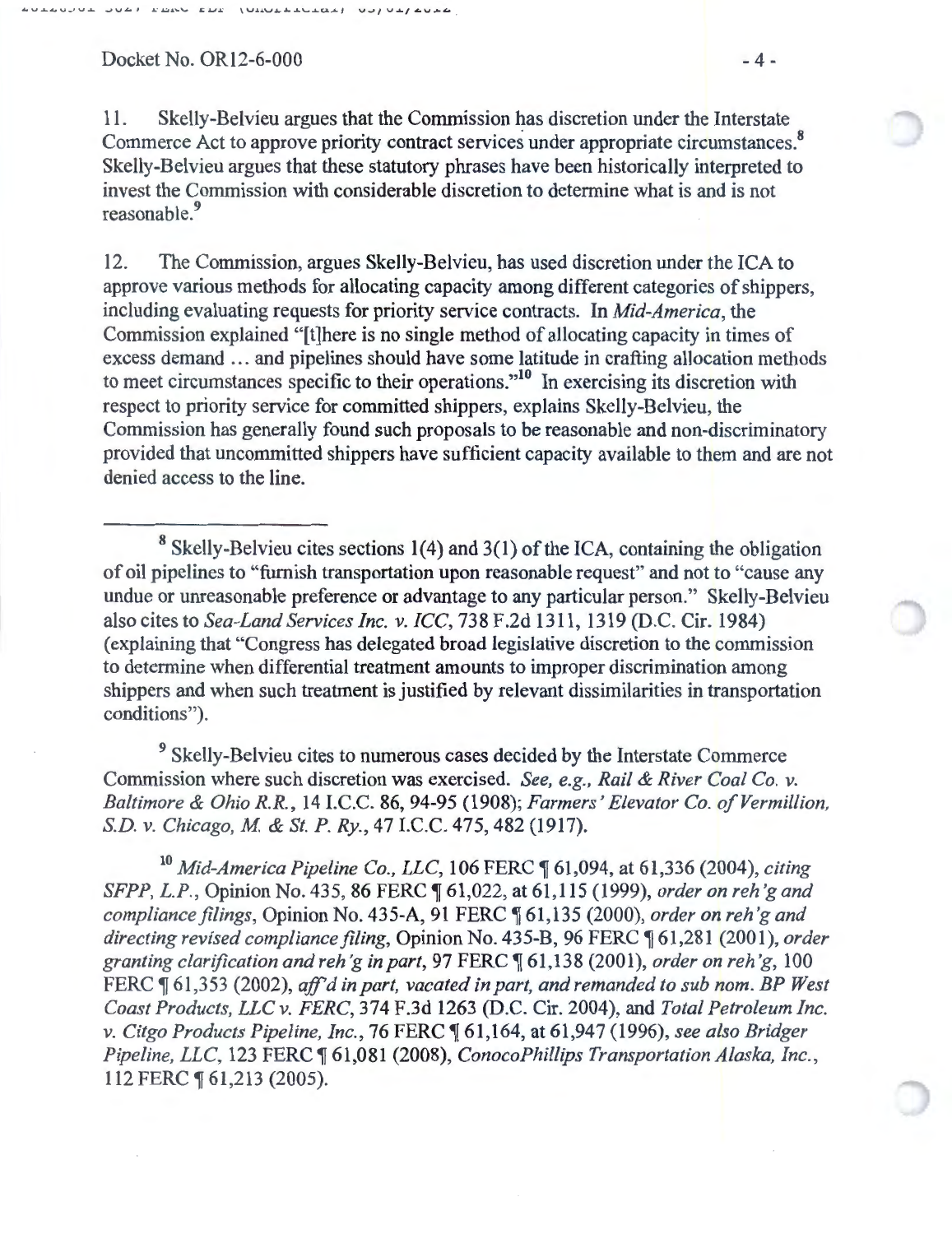$L_{\text{L}}$  ...Let  $L_{\text{L}}$  ...,  $L_{\text{L}}$  ...,  $L_{\text{L}}$  ...,  $L_{\text{L}}$ 

13. For example, cites Skelly-Belvieu, the Commission in *Sunoco* approved a 10 percent capacity reservation as an "appropriate amount of capacity for uncommitted shippers.<sup>11</sup> In *Enbridge (North Dakota)*, explains Skelly-Belvieu, the Commission approved a proposal that reserved for uncommitted shippers 60 percent of capacity, finding the proposal "just and reasonable and not unduly discriminatory."<sup>12</sup> Further, states Skelly-Belvieu, in *Mid-America,* the Commission approved a proposal reserving 44 percent of overall capacity to committed shippers, with the remaining capacity available to uncommitted shippers.<sup>13</sup> Skelly-Belvieu argues that the current proposal meets the Commission's policy articulated in these previous cases.

# Notice and Interventions

14. Public notice of the petition was issued on December 27, 2011, with interventions and protests due on or before January 18, 2012. Filing a timely intervention was Valero Marketing and Supply Company (VMSC). Pursuant to Rule 214,<sup>14</sup> all timely filed motions to intervene are granted. No protests or adverse comments were filed.

15. VMSC states that in December 2011 it entered into a TSA with Skelly-Belvieu. VMSC further states that it fully supports the proposed expansion of the Skelly-Belvieu pipeline system, and urges the Commission to approve Skelly-Belvieu's petition.

# Commission Analysis

16. The Commission finds that Skelly-Belvieu's proposal is consistent with applicable policy and precedent. Skelly-Belvieu has demonstrated that the supply of NGLs at Skellytown has increased significantly, straining the current capacity to reach downstream markets. To meet the growing need for capacity to transport NGLs out of Skellytown, Skelly-Belvieu must undertake a significant capital investment to expand capacity of the Skelly-Belvieu system. Without the substantial financial investment of shippers that commit to move barrels on the new capacity pursuant to the TSAs, there exists the possibility that the expansion will not occur in a timely manner. To minimize the risk that the project will not move forward, and to provide financial assurances to Skelly-Belvieu, the proposed TSAs require shippers to commit to ship-or-pay contracts at

<sup>11</sup> Sunoco Pipeline L.P., 137 FERC ¶ 61,107, at PP 6-15 (2011).

<sup>12</sup> Enbridge (North Dakota), 133 FERC ¶ 61,167, at PP 7, 12, 40.

<sup>13</sup> Mid-America I, 136 FERC ¶ 61,087 at PP 18-19.

14 18 C.F.R. § 385.214 (2011).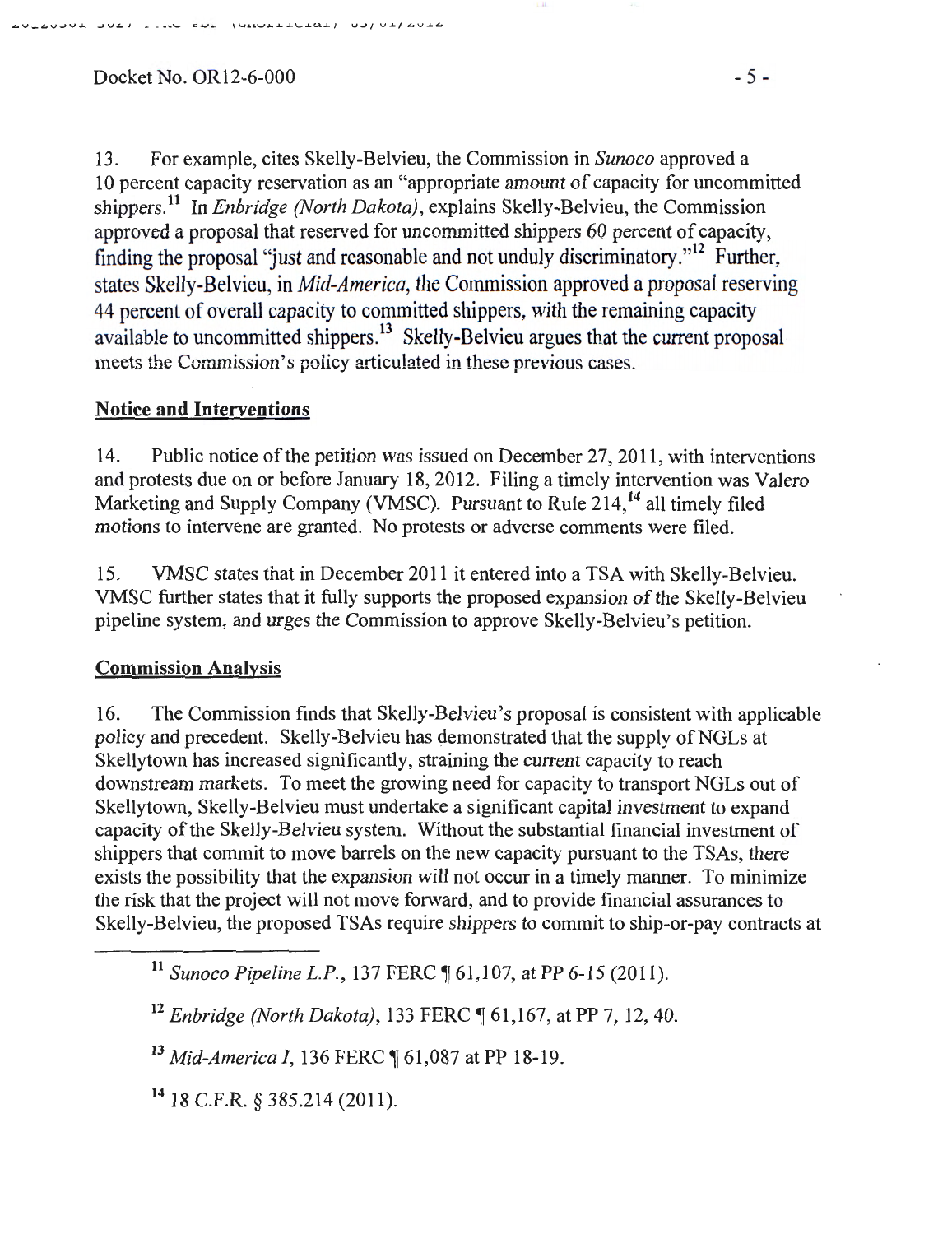$Docket No. OR12-6-000$  - 6 -

premium rates for an initial term of ten years from the in-service date. In exchange for this commitment, the TSA provides that the committed shipments will not be subject to prorationing.

17. Skelly-Belvieu provides an appropriate amount of capacity for uncommitted shippers, while affording protection to the committed shippers who enter into long-term TSA. Committed shippers will pay a premium rate above the existing general commodity rates, in exchange for the assurance that their volumes will not be prorated under normal operating conditions. In addition, uncommitted shippers will have access to a post-expansion capacity exceeding the current capacity of the Skelly-Belvieu system.

18. Skelly-Belvieu's open seasons appropriately gave all potential shippers the opportunity to become committed shippers by entering into TSAs. Accordingly, the Commission grants Skelly-Belvieu's petition for a declaratory order.

#### The Commission orders:

Skelly-Belvieu's petition for declaratory order is granted, as discussed in the body of this order.

By the Commission.

 $(SEAL)$ 

Nathaniel J. Davis, Sr., Deputy Secretary.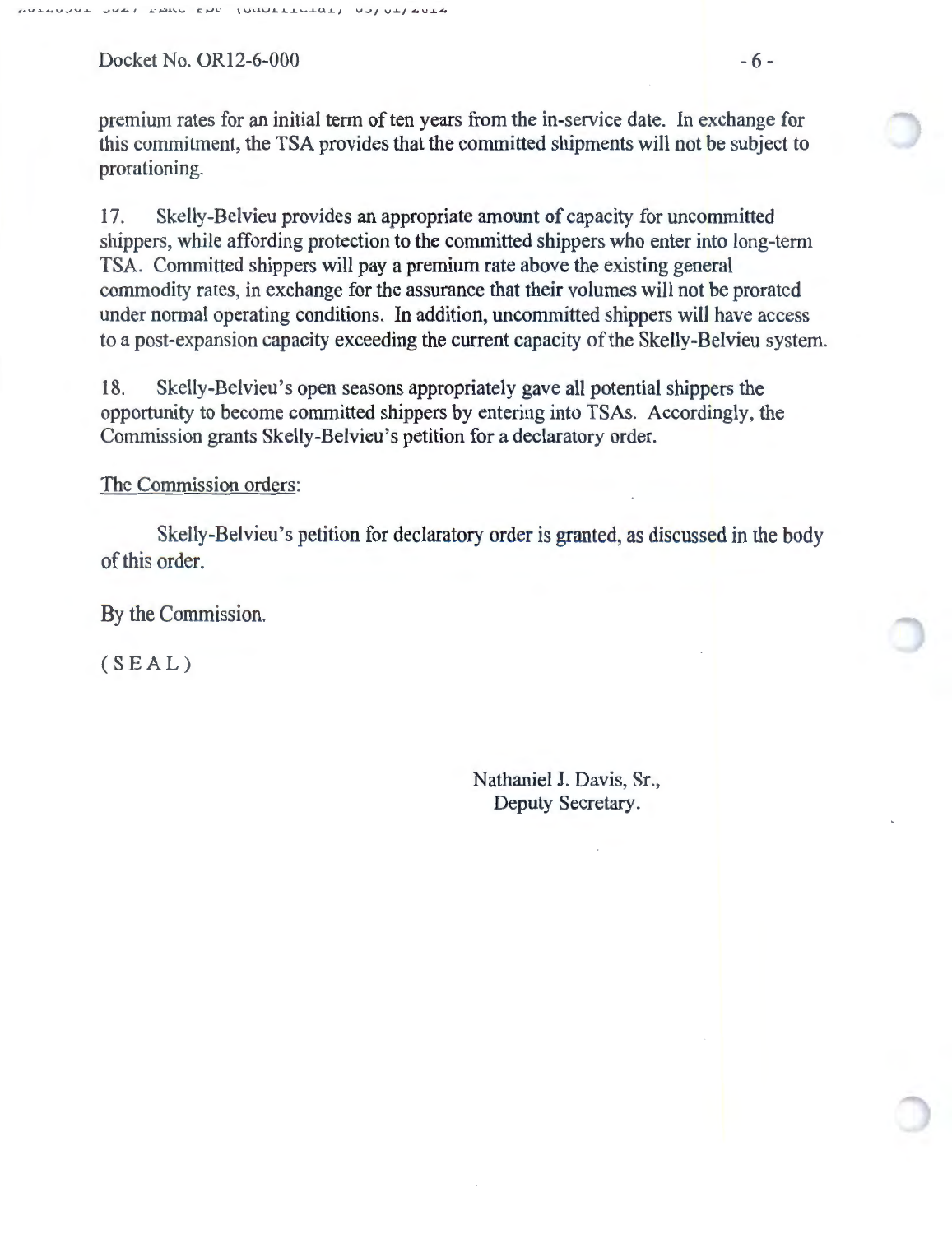| AUTOVOUL JUAN FERO EDE (UNULLICIAL) UJ/UL/AUTA |  |  |
|------------------------------------------------|--|--|
| Document Content (s)                           |  |  |
|                                                |  |  |

 $\label{eq:2.1} \frac{1}{2} \sum_{i=1}^n \frac{1}{2} \sum_{j=1}^n \frac{1}{2} \sum_{j=1}^n \frac{1}{2} \sum_{j=1}^n \frac{1}{2} \sum_{j=1}^n \frac{1}{2} \sum_{j=1}^n \frac{1}{2} \sum_{j=1}^n \frac{1}{2} \sum_{j=1}^n \frac{1}{2} \sum_{j=1}^n \frac{1}{2} \sum_{j=1}^n \frac{1}{2} \sum_{j=1}^n \frac{1}{2} \sum_{j=1}^n \frac{1}{2} \sum_{j=1}^n \frac{$